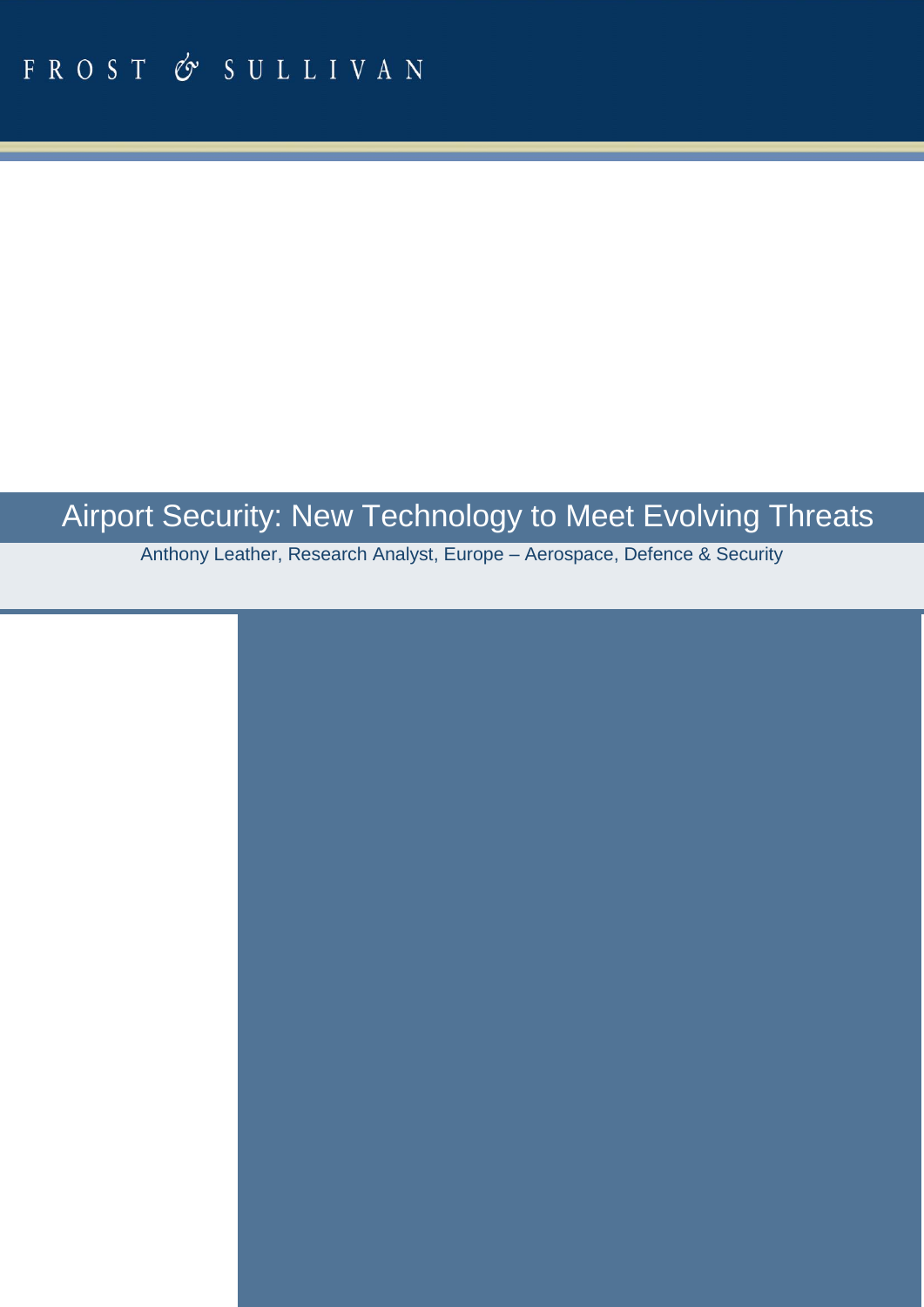## **Introduction**

The decade following the attacks on the World Trade Center in New York has seen the global airport market face intense scrutiny. It continues to face evolving threats and difficult challenges, including integrating new technology into airports and maintaining passenger satisfaction. The US Transportation Security Administration (TSA) released figures in July 2011 that showed there had been over 25,000 breaches of security since 2001. While the nature of threats has remained similar, the delivery, method and execution have continued to evolve. Naturally, terror attacks such as the recent incident at Moscow's Domodedovo Airport in January 2011, in which 35 people died and over 100 people were injured, take most of the headlines. They have the potential to, and sometimes do, cause the greatest damage; however for airport operators the perception of less sensational threats remains equally high.

Technology provides a key resource to deter and obstruct those with criminal intent. Its role and prevalence in airports is only likely to increase. However, the technological growth in airports has faced problems and controversy. Integrating existing security systems with newer technologies has caused issues in reliability. Advanced screening equipment has been branded invasive and contrary to human rights regulations, while the rise in biometric controls has also been met with criticism and scepticism from passengers.

The key challenge that airport operators face is finding a way to provide robust and effective security measures that can prevent and identify the full spectrum of threats while ensuring passenger satisfaction and legislative compliance. This challenge can be segmented into three key end-user requirements:

- **Functionality** The compatibility of newly procured equipment with existing systems is the greatest consideration for the airport operator. It is vital that new equipment can be easily integrated to fit in to and interact with existing systems to prevent any gaps in security. Furthermore, the maturity and specification of the equipment is also a significant factor in the procurement decision. Operators want modern and effective equipment, but maturity and proven reliability remain high priorities.
- **Cost** Airport security is one of few markets that has been relatively unaffected by the global economic crisis and expenditure is likely to increase over the coming decade. However, financial consideration will always influence the selection of equipment. Value for money will continue to be a significant driver in the decision making process. Personnel costs comprise the largest proportion of airport security expenditure; however, in some cases modern technology can perform these roles more efficiently and effectively, creating opportunities to reduce cost.
- **Efficiency**  Long queues to get through check-in and passenger screening have been a feature in major airports throughout the world. Airport operators have increased efforts to reduce queue times. However, their primary concern is to ensure that security continues to identify the full spectrum of threats while complying with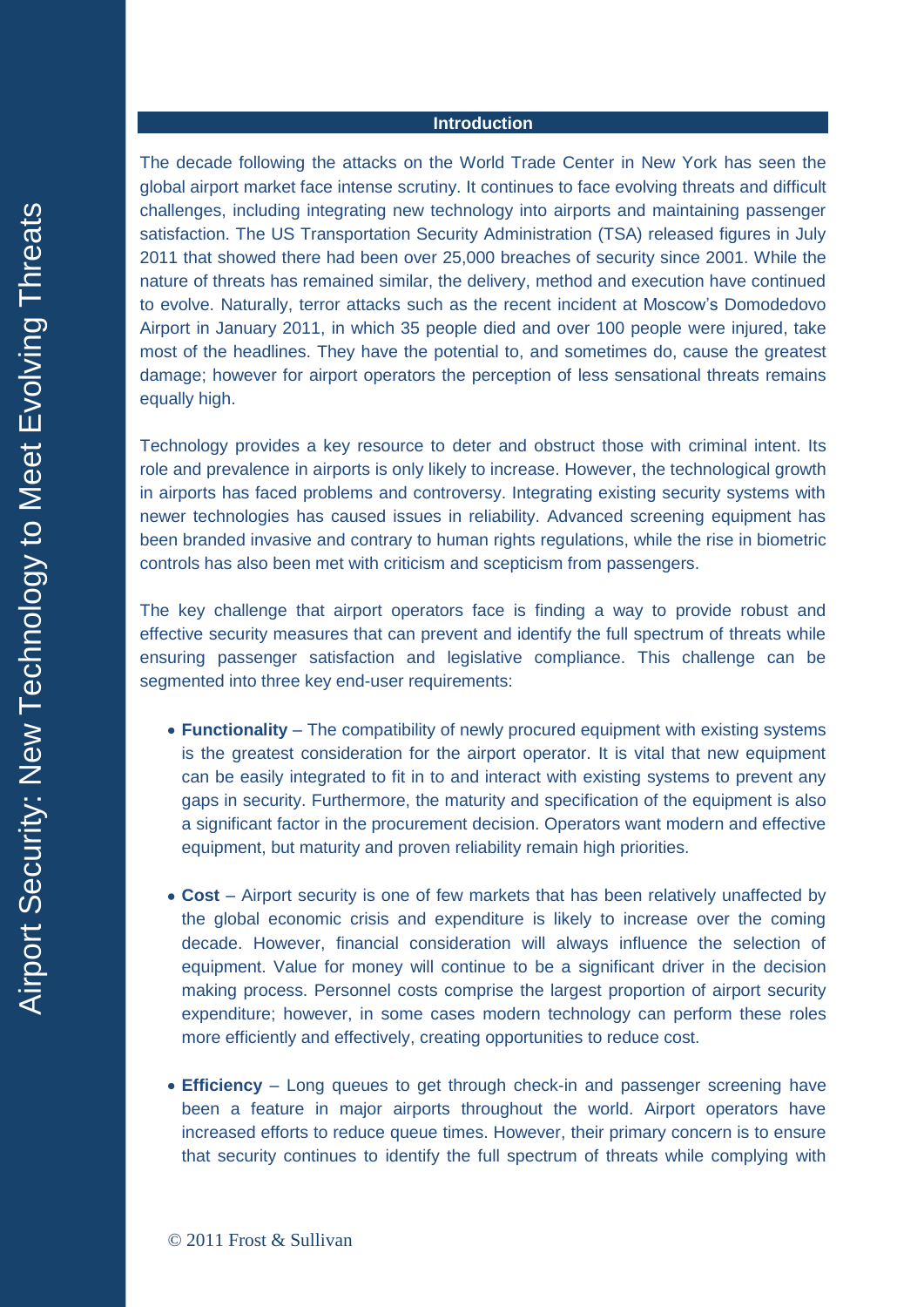relevant legislation and without impinging on passengers' rights. High reliability of the equipment and clear identification of any threat is vital.





## **Current Technology in the Airport Security Market**

#### **Perimeter Security**

Perimeter security provides the first line of protection for an airport area. Large perimeters that have to be secured and monitored present security challenges, especially at major international airports. Technology has shifted focus away from security personnel patrols that were both expensive and unable to monitor the entire perimeter.

Perimeter Intrusion Detection Systems (PIDS) have solved some of these challenges and serve three functions:

- **Deter** any individual or group from gaining easy access to the airport site.
- **Detect** any attempted breech of the perimeter through a range of different sensors, identifying vibration, noise, or fencing breaches.
- **Delay** and monitor the assailants long enough to dispatch an appropriate level of response - either a security team or police force.

There are a range of different barriers and fences that are available from industry and can form the perimeter boundary of an airport. Chain link fences are the most common for economic rather than efficacy reasons. However, there are also a range of sensors that have entered the market which alert the central control room when an intrusion is detected.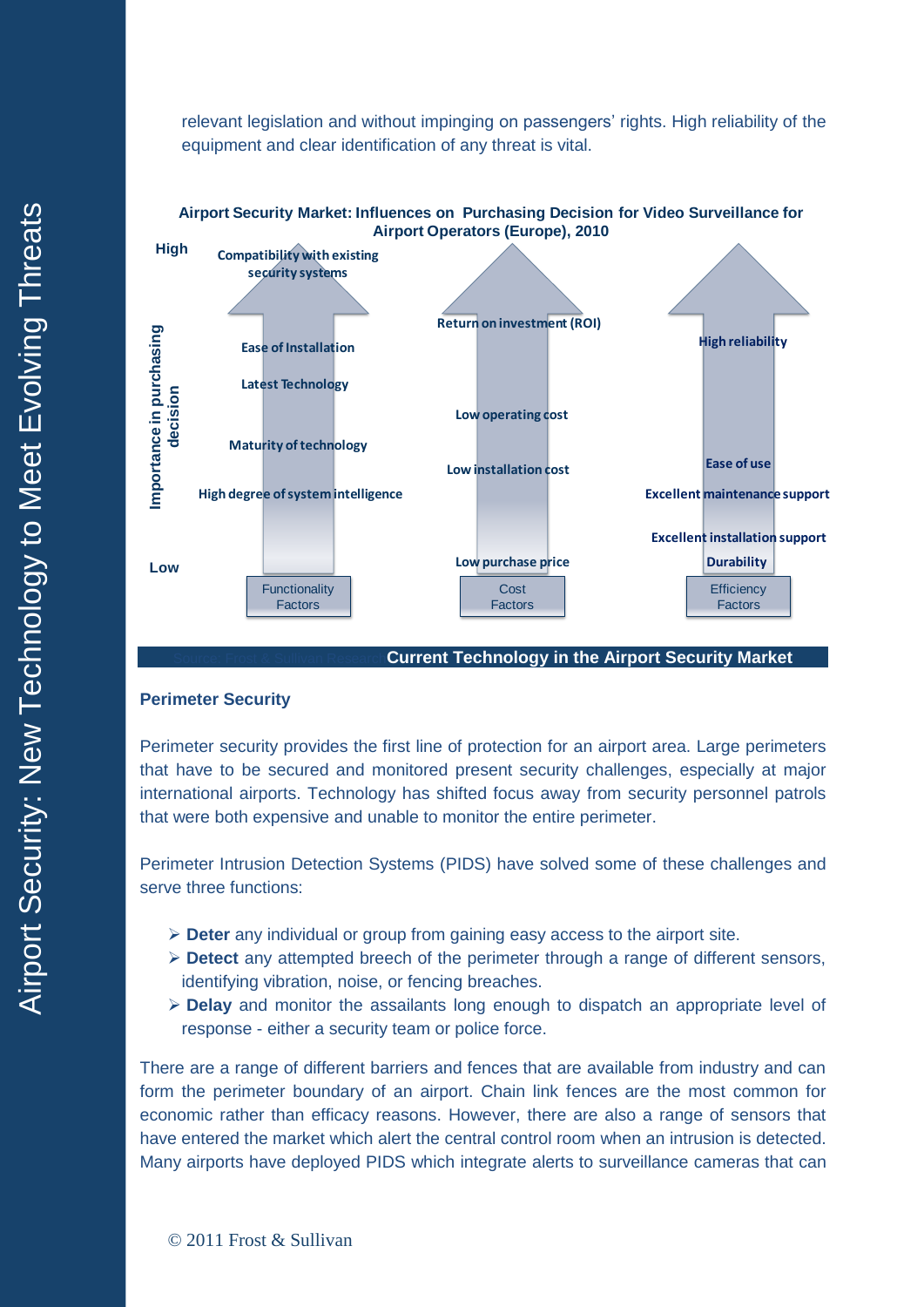automatically focus on the sector where the alarm was triggered. False alarms remain the key challenge to perimeter security and industry continues to strive to improve sensors to keep nuisance alerts to a minimum.

One of the most recent and technologically advanced PIDS systems was installed at Changi Airport (Singapore) in partnership with ST Electronics. It is the first time that Fibre Brag Grating sensors have been used in airport perimeter. The Agil Fence PIDS was chosen as it could adapt to its environment and would not be affected by environmental electromagnetic and radio frequency interference, consequently improving detection and minimising false alarms.

# **Surveillance**

Integrated surveillance cameras continue to evolve in airport security. The chart below demonstrates the current usage, awareness, and adoption by airport operators in Europe. It shows that there is still room for growth and expansion in the airport surveillance market.

Airport Security Market: Current Usage, Awareness and Adoption Plans by  $T_{\text{m}}$   $\sim$ **Base: Total Sample, N=40** Types of Video Surveillance Technology (Europe), 2011



Source: Frost & Sullivan research

Integrated systems now commonly use Video Content Analysis (VCA) and real-time analytics, which analyses data as it is recording. As the above chart shows this is an area of video surveillance that will continue to grow. The software recognises any break of the pre-programmed or 'traditional rules', highlights suspicious activity, and triggers an alarm that will appear on the screen in the control room. Personnel in the control room have the opportunity to view the situation in real time as well as instant access to recorded footage of the incident. A potential scenario could be if somebody should leave their baggage unattended, the smart cameras can highlight the package and alert the control room. The controller will be able to see recorded footage of the event to determine the person responsible as well as dispatch the appropriate security response.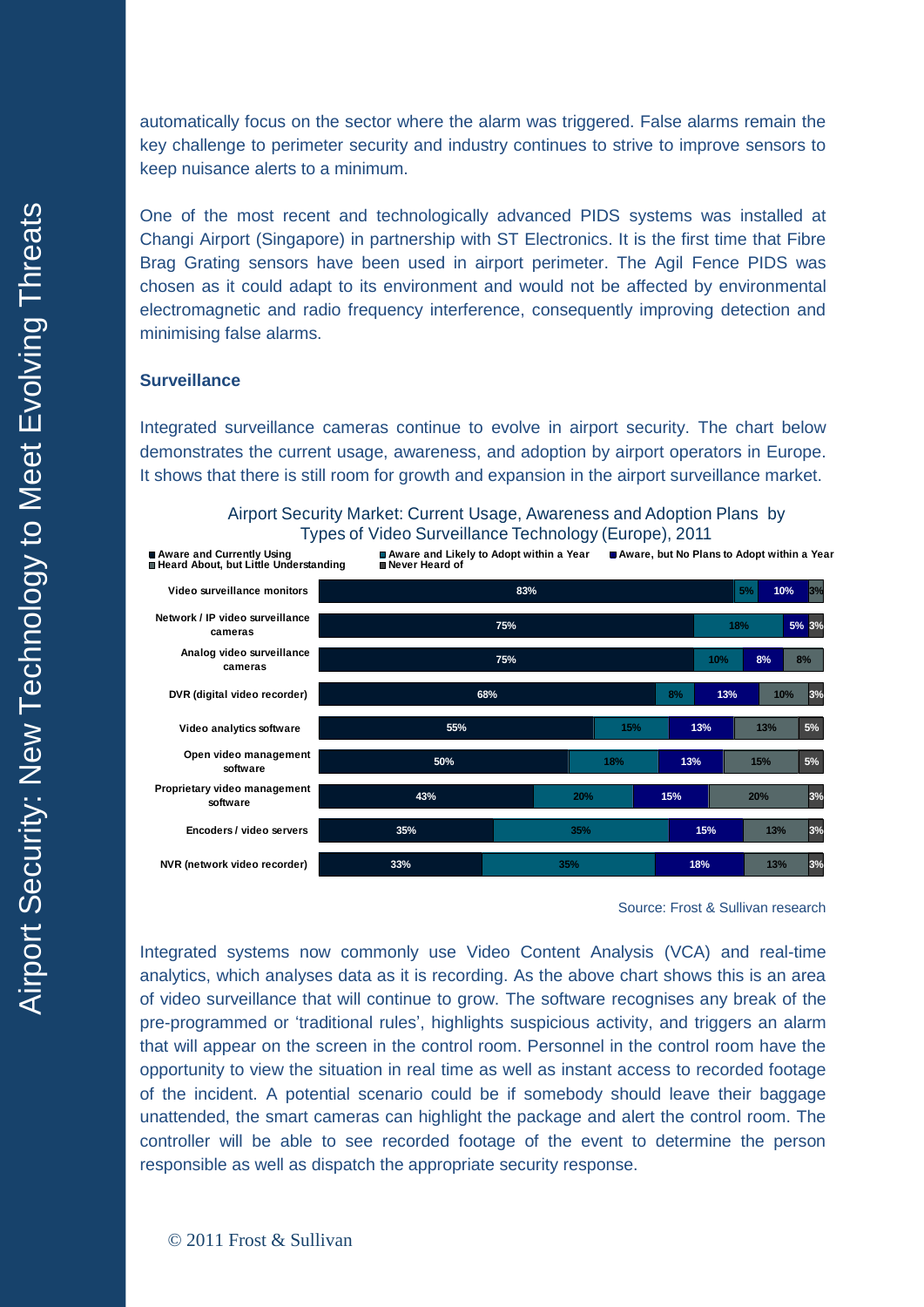Such video analytics are deployed globally in many airports. Schipol Airport in Amsterdam uses such an IP-based system to monitor accidental or malicious intrusion in their runway or hangar areas. Indigo Vision installed over 3700 cameras in an IP surveillance system in Terminal 3 at Delhi airport. The analytics in the system includes 'virtual tripwires' for secured areas and 'abandoned object' highlighting for suspected packages to help improve response to such incidents.

# '*Terrorist' Cameras*

Terrorist cameras are cameras reportedly capable of picking out suspected terrorists. They work on the principle of behaviour screening, in which a passenger's body language is assessed and alerts triggered by specific peculiarities. The analysis covers mannerisms, facial expressions and even excessive levels of perspiration. Central to the technology is an extensive database containing thousands of human actions. The camera is able to decipher 'normal' human actions from 'irregular' action that may be an indicator of hostile intent.

# *3D Face Recognition Technology*

3D facial recognition technology has the potential to be widely adopted within the market. It allows for integration of biometric facial recognition technology with IP-enabled CCTV to accurately identify terrorists and criminals known to the intelligence services. The technology tackles some of the previous challenges associated with integrated facial recognition and surveillance.

# **Screening**

Over the last decade Advanced Imaging Technology (AIT) has significantly improved the identification of concealed metallic and organic contraband materials attempting to pass through checkpoints. However the new screening techniques have raised privacy concerns. Some groups and passengers have even suggested that detailed images seen by security personnel constitute a breach of human rights. In response, much of the screening equipment has now been developed to produce a generic or image-free solution. The image only highlights areas of the body that are concealing contraband material, as opposed to giving the operator an exact outline of the passenger.

### *Backscatter X-ray Machines*

Backscatter X-ray machines have been declared a highly innovative and effective means of finding out whether a passenger has concealed weapons or explosives at the screening stage. In spite of the security benefits, the technology has gained more publicity due to privacy concerns. Advancements have been made to display a generic image that is not intrusive to the individual. However a study released in the 'Journal of Transportation Security' argued that Backscatter X-ray machines may not be as effective as first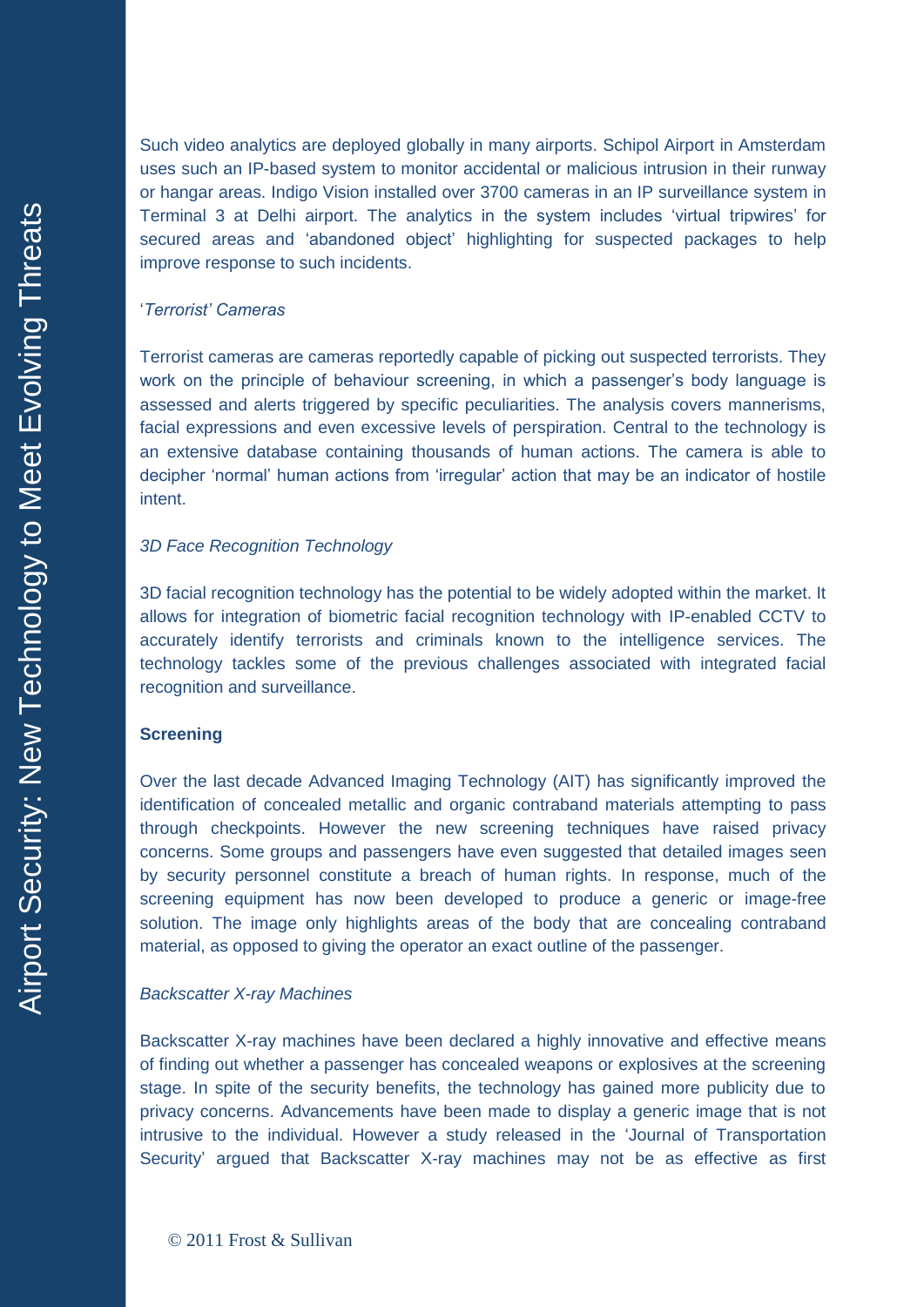suggested. Leon Kaufman and Joseph Carlson, two professors from the University of California, San Francisco argue that it would be possible for terrorists to place materials on the body in such a position that it would be very challenging for the machine and operator to pick it up.

## *Millimetre Wave Portals*

A more popular screening solution for airports is Millimetre Wave (MMV) Portals. The technology uses safe radio waves to detect prohibited objects or materials under a passenger's clothes. At inception these machines too faced privacy issues. The EU Parliament warned the technology 'violated the fundamental human rights of citizens'; the US Congress also took a similar view. However manufacturers have managed to combat this in a similar way, by producing a generic image of the body. This solution has now provided an effective alternative to traditional metal detectors, although the cost of the equipment remains high. Implementation of MMV Portals is growing. L-3 Communications Security and Detection Systems have installed more than 240 of their ProVision screening systems in 40 airports in the US with more ordered from the TSA. Prevalence of these portals is likely to increase.

#### *Passive Millimetre Wave Imaging*

For many years Passive Millimetre Wave Imaging has been heralded as the great hope for airport security. In theory the passive system can screen a number of people simultaneously from a distance of up to ten meters. The passenger would simply have to walk into view of a millimetre wave camera which would instantly identify whether they had any concealed weapons or explosives, without producing an intrusive image. However the technology has faced technical difficulties and has yet to be perfected. Brijot Imaging Systems have an operational system and are seen as the market leader in this regard. Other companies are also investing time and money in the technology as many believe this could be the solution to airport security in the next five to ten years.

#### *Advanced Threat Detection X-Ray Machines*

As with passenger screening, X-ray machines have developed over the last decade. Much clearer images of contents and screening machines that can view baggage in dual and multi-view perspectives are now available. These have become more effective at identifying potentially harmful objects or materials within bags. Smiths Detection, a global leader in the screening market has produced the HiSCAN 6040aTiX. This system quickly provides comprehensive analysis of the contents of baggage-including detection of liquids and explosives-to ensure efficient passenger movement.

#### *Explosive Trace Detection Systems*

While X-ray machines have become more advanced and effective, Explosive Trace Detection continues to be carried out manually. These systems can also be deployed to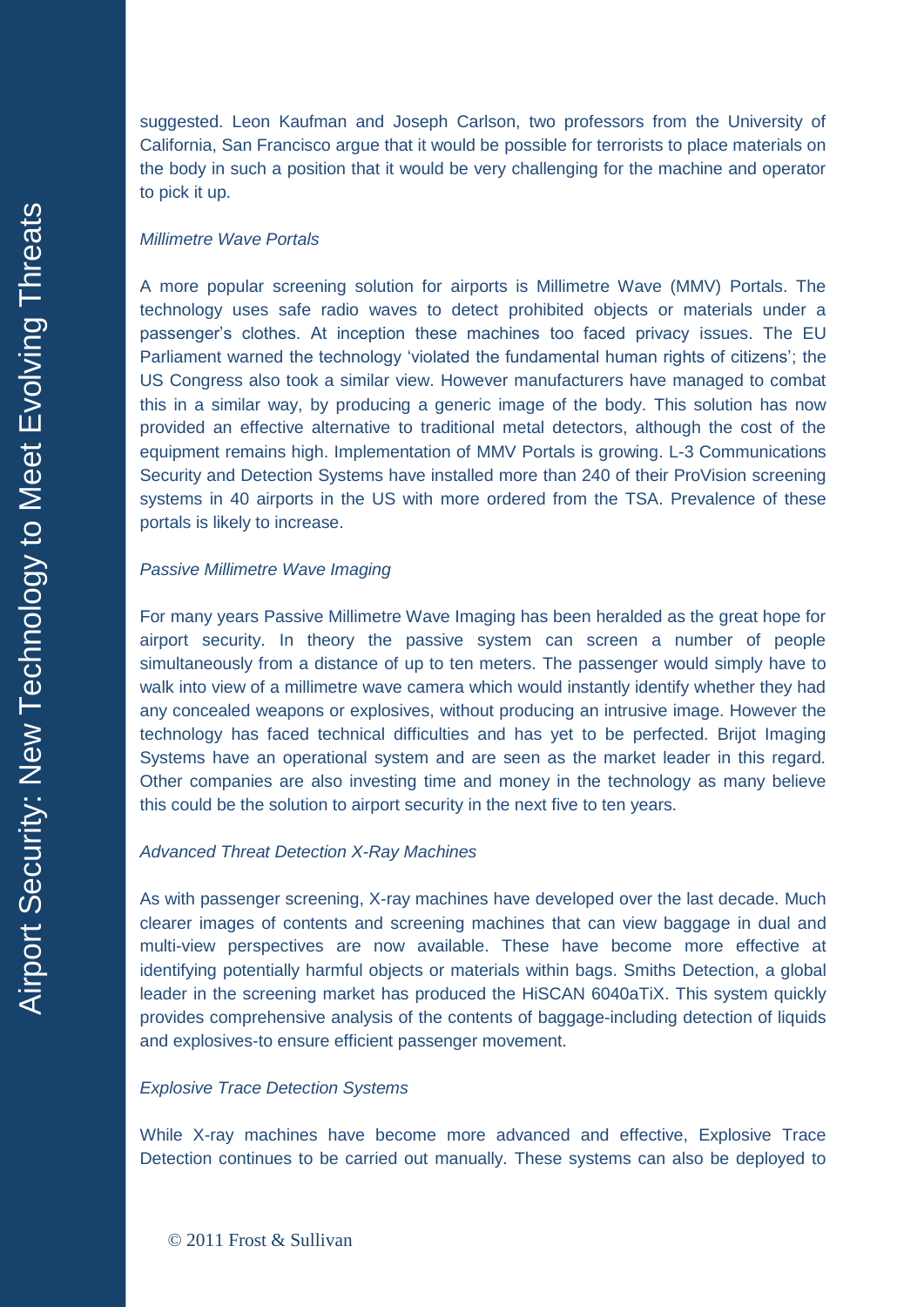trace narcotic substances and help tackle international drug trafficking. Currently the process is both time and manpower-intensive. Inspection guidelines in the UK instruct that the trace collection be focussed on specific areas of the bag rather than its full content, consequently increasing queuing times. Only one in three items passing through the X-ray is selected at random for this inspection.

In 2006 liquid explosives came to prominence in the market after a plot to detonate such a device on transatlantic flights was exposed by UK intelligence services. Since then the market has striven to find a solution to accurately and efficiently screen liquids carried through to the boarding lounge.

Nuctech has recently released the LS1516BA Liquid Inspection System, complying with the EU Liquid Explosive Detection Systems (LEDS) Standard 1 Type C. The scanner comprehensively analyses any container and can identify disguised separation and any potentially harmful liquid. However, the new scanner still requires the liquid container to be removed from the baggage and placed separately into a machine. While the scanner is effective, the process is time-consuming and will not help the flow of passengers through checkpoints. Furthermore, competitors are expecting to release LEDS Standard D scanners over the next few years; these will be able to screen liquids even when left in the baggage. Once these enter the market, equipment such as the LS1516BA will be rendered obsolete.

#### **The Technology Gap and New Threats**

Reports on all the different technologies and security measures in airports create an uncomfortable environment for those attempting to deceive authorities. However, all the readily available information also means that individuals or organisations with criminal intent know exactly what to expect. This helps terrorist groups to develop new ways to achieve their objectives. The chart below maps the conventional stages of threat and screening in UK airports.